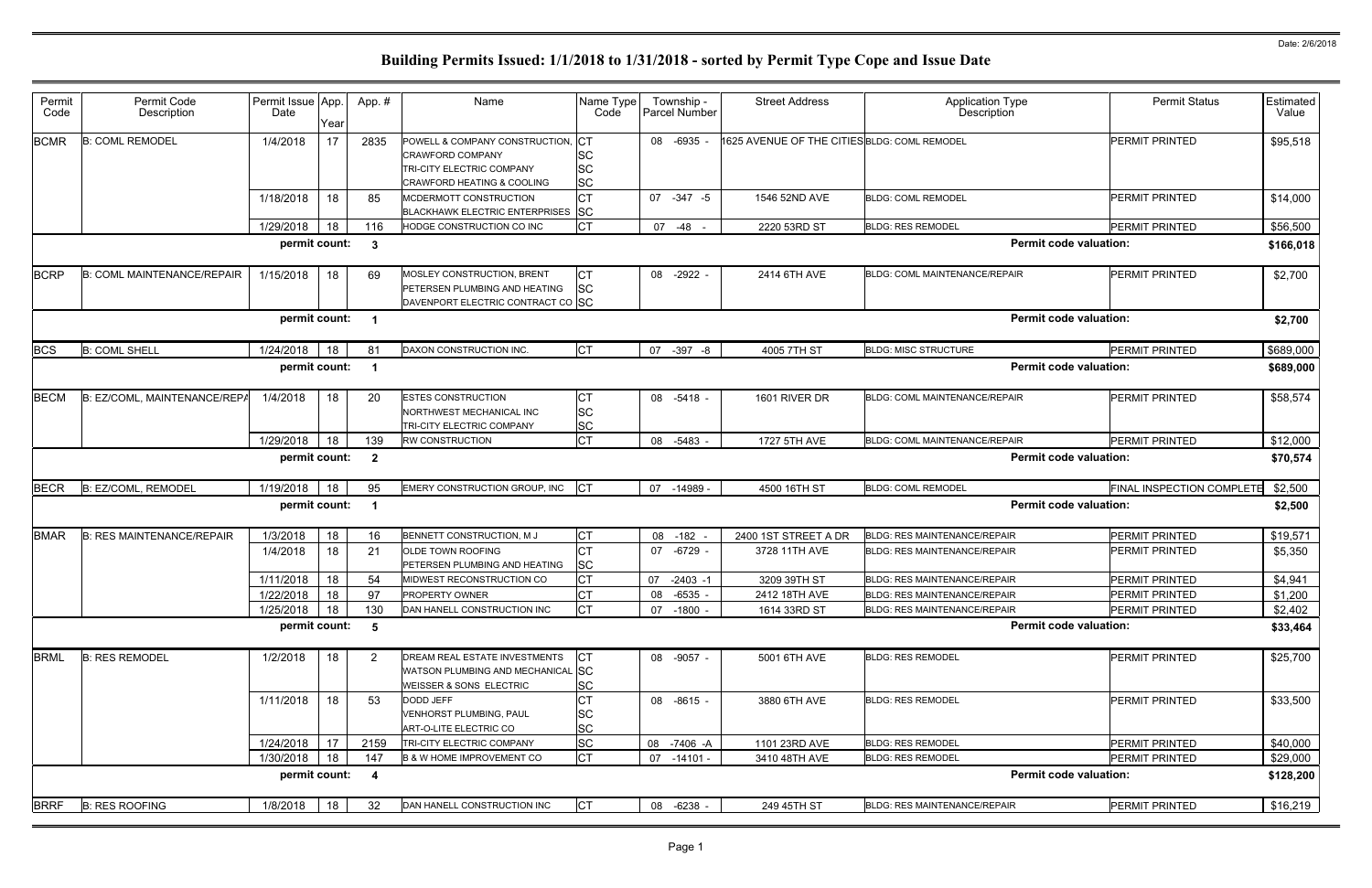| Permit<br>Code | Permit Code<br>Description            | Permit Issue App<br>Date | Year | App.#                   | Name                                                                                          | Name Type<br>Code                   | Township -<br><b>Parcel Number</b> | <b>Street Address</b> | <b>Application Type</b><br>Description                     | <b>Permit Status</b>      | Estimated<br>Value |
|----------------|---------------------------------------|--------------------------|------|-------------------------|-----------------------------------------------------------------------------------------------|-------------------------------------|------------------------------------|-----------------------|------------------------------------------------------------|---------------------------|--------------------|
| <b>BRRF</b>    | <b>B: RES ROOFING</b>                 | 1/9/2018                 | 18   | 51                      | FOLEY CONTRACTING LLC                                                                         | <b>CT</b>                           | $-8524$<br>07                      | 1616 40TH STREET CT   | <b>BLDG: RES MAINTENANCE/REPAIR</b>                        | <b>PERMIT PRINTED</b>     | \$6,500            |
|                |                                       | 1/15/2018                | 18   | 71                      | MIDWEST COMPLETE CONSTRUCTION CT                                                              |                                     | -5254<br>08                        | 1205 3RD STREET A     | <b>BLDG: RES MAINTENANCE/REPAIR</b>                        | PERMIT PRINTED            | \$7,000            |
|                |                                       | 1/16/2018                | 18   | 80                      | PERFECT CHOICE EXTERIORS LLC                                                                  | CT                                  | 08 -1616                           | 3701 5TH AVE          | BLDG: RES MAINTENANCE/REPAIR                               | PERMIT PRINTED            | \$6,800            |
|                |                                       | 1/18/2018                | 18   | 90                      | LANDEROS AND SONS CONSTRUCTION CT                                                             |                                     | 08<br>-8420                        | 1744 28TH AVE         | <b>BLDG: RES MAINTENANCE/REPAIR</b>                        | FINAL INSPECTION COMPLETE | \$5,800            |
|                |                                       | 1/18/2018                | 18   | 89                      | LANDEROS AND SONS CONSTRUCTION CT                                                             |                                     | $-8468$<br>08                      | 1872 18TH AVE         | <b>BLDG: RES MAINTENANCE/REPAIR</b>                        | FINAL INSPECTION COMPLETE | \$4,800            |
|                |                                       | 1/25/2018                | 18   | 132                     | FINAL RESTORATION INC                                                                         |                                     | 07<br>$-14451$                     | 3423 78TH STREET CT   | <b>BLDG: RES MAINTENANCE/REPAIR</b>                        | PERMIT PRINTED            | \$8,000            |
|                |                                       | 1/31/2018                | 18   | 151                     | <b>PROPERTY OWNER</b>                                                                         | <b>CT</b>                           | $-6271$<br>07                      | 2402 47TH ST          | <b>BLDG: RES MAINTENANCE/REPAIR</b>                        | <b>PERMIT PRINTED</b>     | \$1,680            |
|                |                                       | permit count:            |      | -8                      |                                                                                               |                                     |                                    |                       | <b>Permit code valuation:</b>                              |                           | \$56,799           |
| <b>BRSD</b>    | <b>B: RES SIDING</b>                  | 1/8/2018                 | 18   | 33                      | TRUJILLO CONSTRUCTION                                                                         | СT                                  | 08<br>$-4562$                      | 709 20TH AVE          | <b>BLDG: RES MAINTENANCE/REPAIR</b>                        | <b>PERMIT PRINTED</b>     | \$8,000            |
|                |                                       | 1/8/2018                 | 18   | 32                      | DAN HANELL CONSTRUCTION INC                                                                   | <b>CT</b>                           | $-6238$<br>08                      | 249 45TH ST           | <b>BLDG: RES MAINTENANCE/REPAIR</b>                        | PERMIT PRINTED            | \$16,219           |
|                |                                       | 1/18/2018                | 18   | 88                      | DAN HANELL CONSTRUCTION INC                                                                   | <b>CT</b>                           | $-7797$<br>07                      | 3412 15TH STREET A    | <b>BLDG: RES MAINTENANCE/REPAIR</b>                        | <b>PERMIT PRINTED</b>     | \$9,200            |
|                |                                       | 1/19/2018                | 18   | 94                      | TRUJILLO CONSTRUCTION                                                                         | СT                                  | $-8910$<br>08                      | 424 30TH AVE          | <b>BLDG: RES MAINTENANCE/REPAIR</b>                        | PERMIT PRINTED            | \$8,800            |
|                |                                       | 1/25/2018                | 18   | 131                     | FINAL RESTORATION INC                                                                         | СT                                  | 08<br>$-3871 - 1$                  | 1723 13TH AVE         | <b>BLDG: RES MAINTENANCE/REPAIR</b>                        | PERMIT PRINTED            | \$7,000            |
|                |                                       | 1/29/2018                | 18   | 138                     | <b>JOSE MORA VELEZ</b>                                                                        | <b>CT</b>                           | $-1244$<br>08                      | 1112 12TH ST          | <b>BLDG: RES MAINTENANCE/REPAIR</b>                        | PERMIT PRINTED            | \$3,000            |
|                |                                       | permit count:            |      |                         |                                                                                               |                                     |                                    |                       | <b>Permit code valuation:</b>                              |                           | \$52,219           |
| <b>BSMT</b>    | <b>B: RES BASEMENT WATERPROOF</b>     | 1/16/2018                | 18   | 78                      | ABSOLUTELY DRY BASEMENT WATERP CT                                                             |                                     | $-6067$<br>08                      | 3133 15TH STREET C    | <b>BLDG: RES MAINTENANCE/REPAIR</b>                        | <b>PERMIT PRINTED</b>     | \$7,700            |
|                |                                       | 1/25/2018                | 18   | 133                     | <b>PREMIUM CONTRACTING</b>                                                                    | <b>CT</b>                           | 08<br>-7354                        | 2307 7TH ST           | <b>BLDG: RES MAINTENANCE/REPAIR</b>                        | <b>PERMIT PRINTED</b>     | \$3,000            |
|                |                                       | permit count:            |      | $\overline{\mathbf{2}}$ |                                                                                               |                                     |                                    |                       | <b>Permit code valuation:</b>                              |                           | \$10,700           |
| <b>BSTP</b>    | <b>B: STEPS</b>                       | 1/24/2018                | 18   | 124                     | LANDEROS AND SONS CONSTRUCTION CT                                                             |                                     | 08 -3158                           | 1832 3RD ST           | <b>BLDG: RES MAINTENANCE/REPAIR</b>                        | <b>PERMIT PRINTED</b>     | \$1,500            |
|                |                                       | permit count:            |      |                         |                                                                                               |                                     |                                    |                       | <b>Permit code valuation:</b>                              |                           | \$1,500            |
| <b>BTF</b>     | <b>B: COML INTERIOR FINISH</b>        | 1/3/2018                 | 18   | 17                      | DAXON CONSTRUCTION INC.<br>BRADY COMPANY, J L<br>TRI-CITY ELECTRIC COMPANY                    | <b>CT</b><br><b>SC</b><br><b>SC</b> | 07 - 96 - 2                        |                       | 2727 AVENUE OF THE CITIES BLDG: MISC/OTHER NON-RESIDENTIAL | PERMIT PRINTED            | \$128,865          |
|                |                                       | permit count:            |      | $\blacksquare$          |                                                                                               |                                     |                                    |                       | <b>Permit code valuation:</b>                              |                           | \$128,865          |
| <b>BTWR</b>    | B: COML CELLULAR STATION/TOV 1/9/2018 |                          | 17   | 2884                    | KNOLLWOOD TECHNOLOGIES                                                                        | СT                                  | 07<br>$-362 -2$                    | 2800 48TH AVE         | BLDG: CELLULAR STATION/TOWER                               | PERMIT PRINTED            | \$25,000           |
|                |                                       | 1/9/2018                 | 18   | 49                      | KNOLLWOOD TECHNOLOGIES                                                                        | <b>CT</b>                           | 07 -67 -B                          | 1520 41ST ST          | <b>BLDG: CELLULAR STATION/TOWER</b>                        | PERMIT PRINTED            | \$25,000           |
|                |                                       | permit count: 2          |      |                         |                                                                                               |                                     |                                    |                       | <b>Permit code valuation:</b>                              |                           | \$50,000           |
| <b>BWKH</b>    | <b>B: WRECK HOUSE</b>                 | 1/11/2018                | 18   | 55                      | <b>HOLST TRUCKING &amp; EXCAVATING</b>                                                        | <b>CT</b>                           | 08 -2242 -                         | 214 13TH AVE          | <b>WRECK: 1 FAMILY HOUSE</b>                               | PERMIT PRINTED            | \$0                |
|                |                                       | permit count:            |      | $\overline{\mathbf{1}}$ |                                                                                               |                                     |                                    |                       | <b>Permit code valuation:</b>                              |                           | \$0                |
| C <sub>2</sub> | CO DEPOSIT > \$25000                  | 1/2/2018                 | 18   | 2                       | DREAM REAL ESTATE INVESTMENTS<br>WATSON PLUMBING AND MECHANICAL SC<br>WEISSER & SONS ELECTRIC | <b>CT</b><br><b>SC</b>              | 08 -9057 -                         | 5001 6TH AVE          | <b>BLDG: RES REMODEL</b>                                   | PERMIT PRINTED            | \$25,700           |
|                |                                       | 1/3/2018                 | 18   | 17                      | DAXON CONSTRUCTION INC.<br>BRADY COMPANY, J L<br>TRI-CITY ELECTRIC COMPANY                    | <b>CT</b><br><b>SC</b><br><b>SC</b> | $07 - 96 - 2$                      |                       | 2727 AVENUE OF THE CITIES BLDG:MISC/OTHER NON-RESIDENTIAL  | PERMIT PRINTED            | \$128,865          |
|                |                                       | 1/4/2018                 | 18   | 20                      | <b>ESTES CONSTRUCTION</b><br>NORTHWEST MECHANICAL INC                                         | <b>CT</b><br><b>SC</b>              | 08 -5418 -                         | 1601 RIVER DR         | <b>BLDG: COML MAINTENANCE/REPAIR</b>                       | <b>PERMIT PRINTED</b>     | \$58,574           |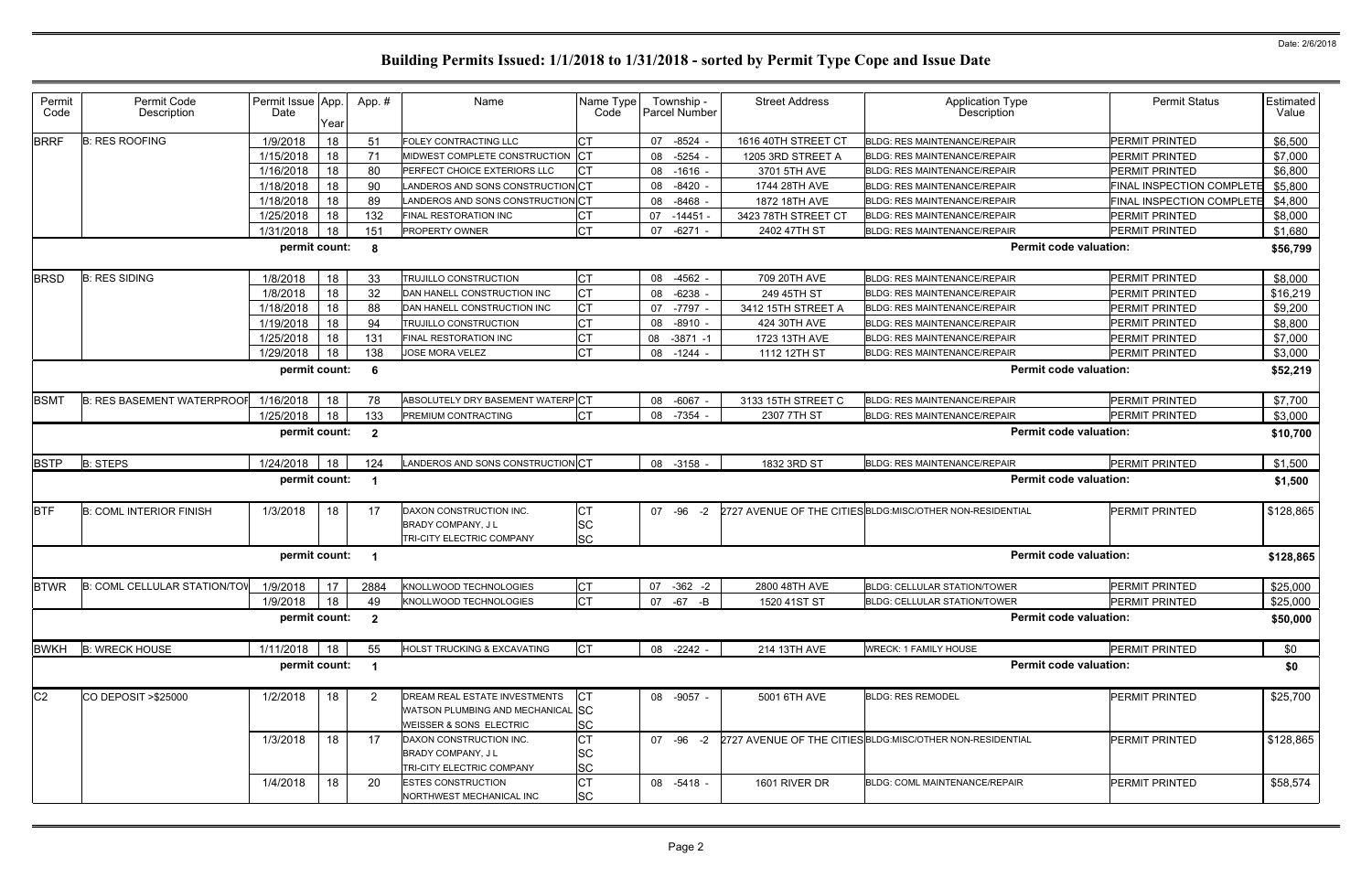| Permit<br>Code   | Permit Code<br>Description   | Permit Issue App.<br>Date | Year | App. #                  | Name                                                                                                                            | Name Type<br>Code                                 | Township -<br>Parcel Number | <b>Street Address</b>                        | <b>Application Type</b><br>Description                     | <b>Permit Status</b>             | Estimated<br>Value |
|------------------|------------------------------|---------------------------|------|-------------------------|---------------------------------------------------------------------------------------------------------------------------------|---------------------------------------------------|-----------------------------|----------------------------------------------|------------------------------------------------------------|----------------------------------|--------------------|
| C <sub>2</sub>   | CO DEPOSIT > \$25000         | 1/4/2018                  | 18   | 20                      | TRI-CITY ELECTRIC COMPANY                                                                                                       | <b>SC</b>                                         | 08 -5418 -                  | 1601 RIVER DR                                | BLDG: COML MAINTENANCE/REPAIR                              | <b>PERMIT PRINTED</b>            | \$58,574           |
|                  |                              | 1/4/2018                  | 17   | 2835                    | POWELL & COMPANY CONSTRUCTION,<br><b>CRAWFORD COMPANY</b><br>TRI-CITY ELECTRIC COMPANY<br><b>CRAWFORD HEATING &amp; COOLING</b> | $ _{CT}$<br><b>SC</b><br><b>SC</b><br><b>SC</b>   | 08 -6935                    | 1625 AVENUE OF THE CITIESBLDG: COML REMODEL  |                                                            | <b>PERMIT PRINTED</b>            | \$95,518           |
|                  |                              | 1/24/2018                 | 18   | -81                     | DAXON CONSTRUCTION INC.                                                                                                         | СŢ                                                | 07 -397 -8                  | 4005 7TH ST                                  | <b>BLDG: MISC STRUCTURE</b>                                | PERMIT PRINTED                   | \$689,000          |
|                  |                              | 1/29/2018                 | 18   | 116                     | HODGE CONSTRUCTION CO INC                                                                                                       |                                                   | 07 -48                      | 2220 53RD ST                                 | <b>BLDG: RES REMODEL</b>                                   | PERMIT PRINTED                   | \$56,500           |
|                  |                              | 1/30/2018                 | 18   | 147                     | <b>B &amp; W HOME IMPROVEMENT CO</b>                                                                                            | <b>CT</b>                                         | $07 - 14101 -$              | 3410 48TH AVE                                | <b>BLDG: RES REMODEL</b>                                   | <b>PERMIT PRINTED</b>            | \$29,000           |
|                  |                              | permit count:             |      | $\overline{7}$          |                                                                                                                                 |                                                   |                             |                                              | <b>Permit code valuation:</b>                              |                                  | \$1,083,157        |
| DRN <sub>1</sub> | <b>ENG: CLASS 1 DRAINAGE</b> | 1/11/2018                 | 18   | 55                      | <b>HOLST TRUCKING &amp; EXCAVATING</b>                                                                                          | СT                                                | 08 -2242 -                  | 214 13TH AVE                                 | <b>WRECK: 1 FAMILY HOUSE</b>                               | PERMIT PRINTED                   | \$0                |
|                  |                              | 1/24/2018                 | 18   | -81                     | DAXON CONSTRUCTION INC.                                                                                                         | <b>CT</b>                                         | 07 - 397 - 8                | 4005 7TH ST                                  | <b>BLDG: MISC STRUCTURE</b>                                | <b>PERMIT PRINTED</b>            | \$689,000          |
|                  |                              | permit count:             |      | $\overline{\mathbf{2}}$ |                                                                                                                                 |                                                   |                             |                                              | <b>Permit code valuation:</b>                              |                                  | \$689,000          |
| DRN <sub>2</sub> | <b>ENG: CLASS 2 DRAINAGE</b> | 1/31/2018                 | 18   | 150                     | <b>BUILD TO SUIT INC</b>                                                                                                        | <b>I</b> CT                                       | 07 -11815 -                 | 1610 39TH AVE                                | <b>ENG: DRAINAGE PERMIT</b>                                | <b>PERMIT PRINTED</b>            | \$0                |
|                  |                              | permit count:             |      | - 1                     |                                                                                                                                 |                                                   |                             |                                              | <b>Permit code valuation:</b>                              |                                  | \$0                |
| EC               | E: COML ELECTRICAL           | 1/4/2018                  | 17   | 2835                    | POWELL & COMPANY CONSTRUCTION,<br><b>CRAWFORD COMPANY</b><br>TRI-CITY ELECTRIC COMPANY<br><b>CRAWFORD HEATING &amp; COOLING</b> | <b>ICT</b><br><b>SC</b><br><b>SC</b><br><b>SC</b> | 08 -6935                    | 1625 AVENUE OF THE CITIES BLDG: COML REMODEL |                                                            | <b>PERMIT PRINTED</b>            | \$95,518           |
|                  |                              | 1/15/2018                 | 18   | 72                      | <b>ROCK RIVER ELECTRIC INC</b>                                                                                                  |                                                   | 07 -12630 -                 | 1535 47TH AVE                                | ELEC: SERVICE                                              | FINAL INSPECTION COMPLETE        | \$0                |
|                  |                              | 1/18/2018                 | 18   | 85                      | MCDERMOTT CONSTRUCTION<br><b>BLACKHAWK ELECTRIC ENTERPRISES</b>                                                                 | СT<br><b>SC</b>                                   | 07 -347 -5                  | 1546 52ND AVE                                | <b>BLDG: COML REMODEL</b>                                  | <b>PERMIT PRINTED</b>            | \$14,000           |
|                  |                              | 1/23/2018                 | 18   | 17                      | DAXON CONSTRUCTION INC.<br><b>BRADY COMPANY, JL</b><br>TRI-CITY ELECTRIC COMPANY                                                | СŤ<br><b>SC</b><br><b>SC</b>                      | 07 - 96 - 2                 |                                              | 2727 AVENUE OF THE CITIES BLDG: MISC/OTHER NON-RESIDENTIAL | <b>PERMIT PRINTED</b>            | \$128,865          |
|                  |                              | 1/23/2018                 | 18   | 109                     | ROCK RIVER ELECTRIC INC                                                                                                         | СT                                                | 08 -6156                    | 2601 15TH ST                                 | ELEC: SERVICE                                              | FINAL INSPECTION COMPLETE        | \$0                |
|                  |                              | 1/29/2018                 | 18   | 146                     | LAKEWOOD ELECTRIC AND GENERATO CT                                                                                               |                                                   | -539 -<br>07                | 2340 41ST ST                                 | ELEC: SERVICE                                              | <b>FINAL INSPECTION COMPLETE</b> | \$0                |
|                  |                              | 1/31/2018                 | 18   | 149                     | PIKUZA ELECTRIC INC                                                                                                             |                                                   | 08 -1283                    | 1522 15TH ST                                 | ELEC: SERVICE                                              | PERMIT PRINTED                   | \$0                |
|                  |                              | permit count:             |      |                         |                                                                                                                                 |                                                   |                             |                                              | <b>Permit code valuation:</b>                              |                                  | \$238,383          |
| <b>EINV</b>      | E: RES INVESTIGATION         | 1/12/2018                 | 18   | 64                      | BLACKHAWK ELECTRIC ENTERPRISES CT                                                                                               |                                                   | $07 - 32 - 3$               | 2030 52ND ST                                 | <b>INVESTIGATION</b>                                       | PERMIT PRINTED                   | \$0                |
|                  |                              | permit count:             |      | $\blacksquare$          |                                                                                                                                 |                                                   |                             |                                              | <b>Permit code valuation:</b>                              |                                  | \$0                |
| <b>ER</b>        | E: RES ELECTRICAL            | 1/3/2018                  | 18   | $\overline{2}$          | DREAM REAL ESTATE INVESTMENTS<br>WATSON PLUMBING AND MECHANICAL SC<br>WEISSER & SONS ELECTRIC                                   | СT<br><b>SC</b>                                   | 08 -9057 -                  | 5001 6TH AVE                                 | <b>BLDG: RES REMODEL</b>                                   | PERMIT PRINTED                   | \$25,700           |
|                  |                              | 1/4/2018                  | 17   | 2172                    | <b>PROPERTY OWNER</b><br>JOHNSON ELECTRIC CO, K C                                                                               | C.<br><b>SC</b>                                   | 07 -6531 -                  | 1111 39TH ST                                 | <b>BLDG: RES MAINTENANCE/REPAIR</b>                        | <b>PERMIT PRINTED</b>            | \$6,000            |
|                  |                              | 1/4/2018                  | 17   | 2617                    | BRATHALL LEN CONSTRUCTION LLC<br>PIKUZA ELECTRIC INC                                                                            | СŢ<br><b>SC</b>                                   | 08 -2551 -                  | 2006 12TH ST                                 | <b>BLDG: RES MAINTENANCE/REPAIR</b>                        | <b>PERMIT PRINTED</b>            | \$11,380           |
|                  |                              | 1/5/2018                  | 18   |                         | AMERICAN ELECTRIC INC                                                                                                           |                                                   | 08 -6093 -1                 | 3324 PARK 16TH ST                            | ELEC: SERVICE                                              | PERMIT PRINTED                   | \$0                |
|                  |                              | 1/12/2018                 | 18   | 65                      | AMERICAN ELECTRIC INC                                                                                                           |                                                   | 08 -4835 -                  | 1231 11TH AVE                                | ELEC: SERVICE                                              | <b>PERMIT PRINTED</b>            | \$0                |
|                  |                              | 1/15/2018                 | 18   | 53                      | DODD JEFF                                                                                                                       | СT                                                | 08 -8615 -                  | 3880 6TH AVE                                 | <b>BLDG: RES REMODEL</b>                                   | PERMIT PRINTED                   | \$33,500           |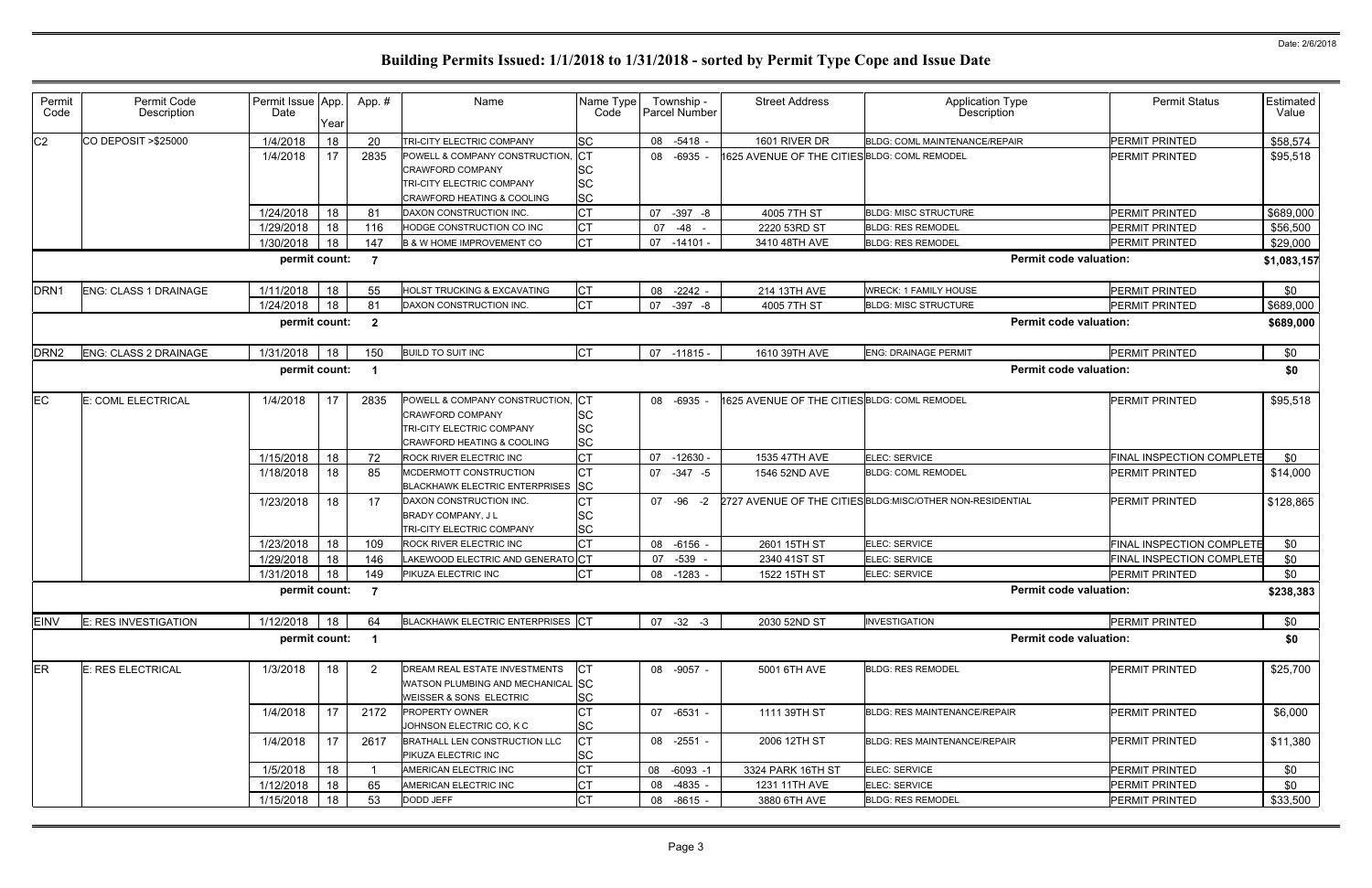| Permit<br>Code   | Permit Code<br>Description    | Permit Issue App.<br>Date | Year     | App. #                  | Name                                                                                                                 | Name Type<br>Code                          | Township -<br><b>Parcel Number</b> | <b>Street Address</b>                       | Application Type<br>Description                              | <b>Permit Status</b>                    | Estimated<br>Value |
|------------------|-------------------------------|---------------------------|----------|-------------------------|----------------------------------------------------------------------------------------------------------------------|--------------------------------------------|------------------------------------|---------------------------------------------|--------------------------------------------------------------|-----------------------------------------|--------------------|
| ER               | E: RES ELECTRICAL             | 1/15/2018                 | 18       | 53                      | <b>VENHORST PLUMBING, PAUL</b><br>ART-O-LITE ELECTRIC CO                                                             | <b>SC</b><br><b>SC</b>                     | 08 -8615 -                         | 3880 6TH AVE                                | <b>BLDG: RES REMODEL</b>                                     | <b>PERMIT PRINTED</b>                   | \$33,500           |
|                  |                               | 1/18/2018                 | 18       | 69                      | <b>MOSLEY CONSTRUCTION, BRENT</b><br>PETERSEN PLUMBING AND HEATING<br>DAVENPORT ELECTRIC CONTRACT CO SC              | <b>CT</b><br>SC                            | 08 -2922 -                         | 2414 6TH AVE                                | <b>BLDG: COML MAINTENANCE/REPAIR</b>                         | <b>PERMIT PRINTED</b>                   | \$2,700            |
|                  |                               | 1/18/2018                 | 18       | 87                      | ELECTRIC DOCTOR SERVICE LLC                                                                                          | СT                                         | -6388<br>08                        | 763 25TH ST                                 | ELEC: SERVICE                                                | <b>FINAL INSPECTION COMPLETE</b>        | \$0                |
|                  |                               | 1/19/2018                 | 18       | 93                      | BLACKHAWK ELECTRIC ENTERPRISES CT                                                                                    |                                            | $-32 - 3$<br>07                    | 2030 52ND ST                                | <b>ELEC: REWIRE</b>                                          | PERMIT PRINTED                          | \$0                |
|                  |                               | 1/19/2018                 | 18       | 92                      | ELECTRIC DOCTOR SERVICE LLC                                                                                          | <b>CT</b>                                  | $-871 - 2$<br>07                   | 2721 43RD ST                                | ELEC: WIRING, MISC                                           | FINAL INSPECTION COMPLETE               | \$0                |
|                  |                               | 1/19/2018                 | 17       | 2159                    | TRI-CITY ELECTRIC COMPANY                                                                                            | <b>SC</b>                                  | -7406 -A<br>08                     | 1101 23RD AVE                               | <b>BLDG: RES REMODEL</b>                                     | PERMIT PRINTED                          | \$40,000           |
|                  |                               | 1/23/2018                 | 17       | 2422                    | CURRY CONSTRUCTION INC, KEN<br>LAKEWOOD ELECTRIC AND GENERATO SC                                                     | <b>CT</b>                                  | 07 -10670 -                        | 4813 50TH ST                                | <b>ENG: DRAINAGE PERMIT</b>                                  | <b>PERMIT PRINTED</b>                   | \$0                |
|                  |                               | 1/23/2018                 | 18       | 107                     | SHAW ELECTRIC INC                                                                                                    | СT                                         | 07 -535 -1                         | 1206 29TH ST                                | ELEC: TEMPORARY SERVICE                                      | PERMIT PRINTED                          | \$0                |
|                  |                               | 1/23/2018                 | 18       | 108                     | <b>ROCK RIVER ELECTRIC INC</b>                                                                                       | CT                                         | 08 -2940                           | 1025 18TH AVE                               | ELEC: SERVICE                                                | PERMIT PRINTED                          | \$0                |
|                  |                               | 1/24/2018                 | 18       | 122                     | SHAW ELECTRIC INC                                                                                                    | СT                                         | $-535 - 1$<br>07                   | 1206 29TH ST                                | <b>ELEC: REWIRE</b>                                          | <b>PERMIT PRINTED</b>                   | \$0                |
|                  |                               | 1/24/2018                 | 18       | 123                     | KOEHLER ELECTRIC INC, J W                                                                                            | СT                                         | 08 -220 -32                        | 620 33RD AVE                                | ELEC: SERVICE                                                | <b>PERMIT PRINTED</b>                   | \$0                |
|                  |                               | 1/29/2018                 | 18       | 145                     | SHAW ELECTRIC INC                                                                                                    | <b>CT</b>                                  | 07 -11541 -                        | 4719 20TH AVE                               | ELEC: REMODEL                                                | PERMIT PRINTED                          | \$0                |
|                  |                               | 1/31/2018                 | 17       | 2745                    | TERRELL CONSTRUCTION, EDDIE<br>PIKUZA ELECTRIC INC                                                                   | CT<br><b>SC</b>                            | 08 -4223 -                         | 1410 7TH AVE                                | <b>BLDG: RES REMODEL</b>                                     | <b>PERMIT PRINTED</b>                   | \$45,300           |
|                  |                               | permit count: 18          |          |                         |                                                                                                                      |                                            |                                    |                                             | <b>Permit code valuation:</b>                                |                                         | \$164,580          |
| ERM <sub>6</sub> | E: RES ELCT MTR RECNCT (6 MO) | 1/5/2018                  | 18       | 28                      | <b>PROPERTY OWNER</b>                                                                                                | <b>CT</b>                                  | 08 -6507 -9                        | 934 53RD ST                                 | ELEC: SERVICE                                                | <b>PERMIT PRINTED</b>                   | \$0                |
|                  |                               | permit count:             |          | $\overline{\mathbf{1}}$ |                                                                                                                      |                                            |                                    |                                             | <b>Permit code valuation:</b>                                |                                         | \$0                |
| <b>MC</b>        | M: COML MECHANICAL            | 1/8/2018                  | 18       | 48                      | CRAWFORD HEATING & COOLING                                                                                           | <b>CT</b>                                  | 07 -14739                          | 2521 53RD ST                                | HTG: BOILER/FURNACE, REPLACE                                 | PERMIT PRINTED                          | \$0                |
|                  |                               | 1/8/2018                  | 17       | 2835                    | POWELL & COMPANY CONSTRUCTION,<br><b>CRAWFORD COMPANY</b><br>TRI-CITY ELECTRIC COMPANY<br>CRAWFORD HEATING & COOLING | IСТ<br><b>SC</b><br><b>SC</b><br><b>SC</b> | 08 -6935                           | 1625 AVENUE OF THE CITIESBLDG: COML REMODEL |                                                              | <b>IPERMIT PRINTED</b>                  | \$95,518           |
|                  |                               | 1/23/2018                 | 18       | 119                     | <b>KALE PLUMBING CO</b>                                                                                              | <b>CT</b>                                  | 07 -1876                           |                                             | 3024 AVENUE OF THE CITIES HTG: OTHER, INSTALL/REPLACE        | <b>PERMIT PRINTED</b>                   | \$0                |
|                  |                               | 1/24/2018                 | 18       | 121                     | BRADY COMPANY, J L                                                                                                   |                                            | $-12879-3$<br>07                   | 4305 44TH AVE                               | HTG: FURNACE/AC, REPLACE                                     | PERMIT PRINTED                          | \$0                |
|                  |                               | 1/29/2018                 | 18       | 144                     | KALE PLUMBING CO                                                                                                     | <b>CT</b>                                  | 07 -13747 -                        | 3741 53RD ST                                | HTG: FURNACE/AC, REPLACE                                     | PERMIT PRINTED                          | \$0                |
|                  |                               | 1/31/2018                 | 17       | 334                     | <b>LA MACCHIA GROUP</b><br><b>BLONDELL PLUMBING SERVICES</b>                                                         | <b>CT</b><br><b>SC</b>                     | 07 -7761 -                         | 3950 38TH AVE                               | <b>BLDG: COML ADDITION</b>                                   | <b>PERMIT PRINTED</b>                   | <i>*#########</i>  |
|                  |                               |                           |          |                         | <b>CRAWFORD COMPANY</b>                                                                                              | <b>SC</b>                                  |                                    |                                             |                                                              |                                         |                    |
|                  |                               | permit count: 6           |          |                         | <b>CRAWFORD HEATING &amp; COOLING</b>                                                                                | <b>SC</b>                                  |                                    |                                             | <b>Permit code valuation:</b>                                |                                         | \$6,001,072        |
|                  |                               |                           |          |                         |                                                                                                                      |                                            |                                    |                                             |                                                              |                                         |                    |
| <b>MR</b>        | M: RES MECHANICAL             | 1/2/2018                  | 18       |                         | TOTAL MAINTENANCE INC<br><b>FREED HEATING &amp; AC</b>                                                               | <b>CT</b>                                  | 07 -11402 -                        | 5407 34TH AVE                               | HTG: BOILER/FURNACE, REPLACE                                 | PERMIT PRINTED                          | \$0                |
|                  |                               | 1/2/2018                  | 18       | 10                      | CRAWFORD HEATING & COOLING                                                                                           | <b>CT</b>                                  | $-4945$ .<br>07                    | 3606 26TH ST                                | HTG: BOILER/FURNACE, REPLACE<br>HTG: BOILER/FURNACE, REPLACE | PERMIT PRINTED<br><b>PERMIT PRINTED</b> | \$0                |
|                  |                               | 1/2/2018<br>1/2/2018      | 18       | 12<br>.5                | BRADY COMPANY, J L                                                                                                   | СT<br><b>CT</b>                            | 08 - 3945 -<br>08 -8055            | 1115 13TH AVE<br>1429 11TH STREET A         | HTG: FURNACE/AC, REPLACE                                     | <b>PERMIT PRINTED</b>                   | \$0<br>\$0         |
|                  |                               | 1/3/2018                  | 18<br>18 | 13                      | <b>HEATCO SERVICE COMPANY</b>                                                                                        | <b>CT</b>                                  | 07 -1798                           | 1622 33RD ST                                | HTG: FURNACE/AC, REPLACE                                     | <b>FINAL INSPECTION COMPLETE</b>        | \$0                |
|                  |                               | 1/3/2018                  | 18       | 14                      | <b>FREED HEATING &amp; AC</b>                                                                                        | <b>CT</b>                                  | 07 -7778                           | 3750 40TH STREET CT                         | HTG: BOILER/FURNACE, REPLACE                                 | <b>PERMIT PRINTED</b>                   | \$0                |
|                  |                               | 1/4/2018                  | 18       | 25                      | DOUG'S HEATING & AIR COND                                                                                            | CT                                         | 07 -13948                          | 3719 76TH STREET CT                         | HTG: GAS PIPING                                              | <b>PERMIT PRINTED</b>                   | \$0                |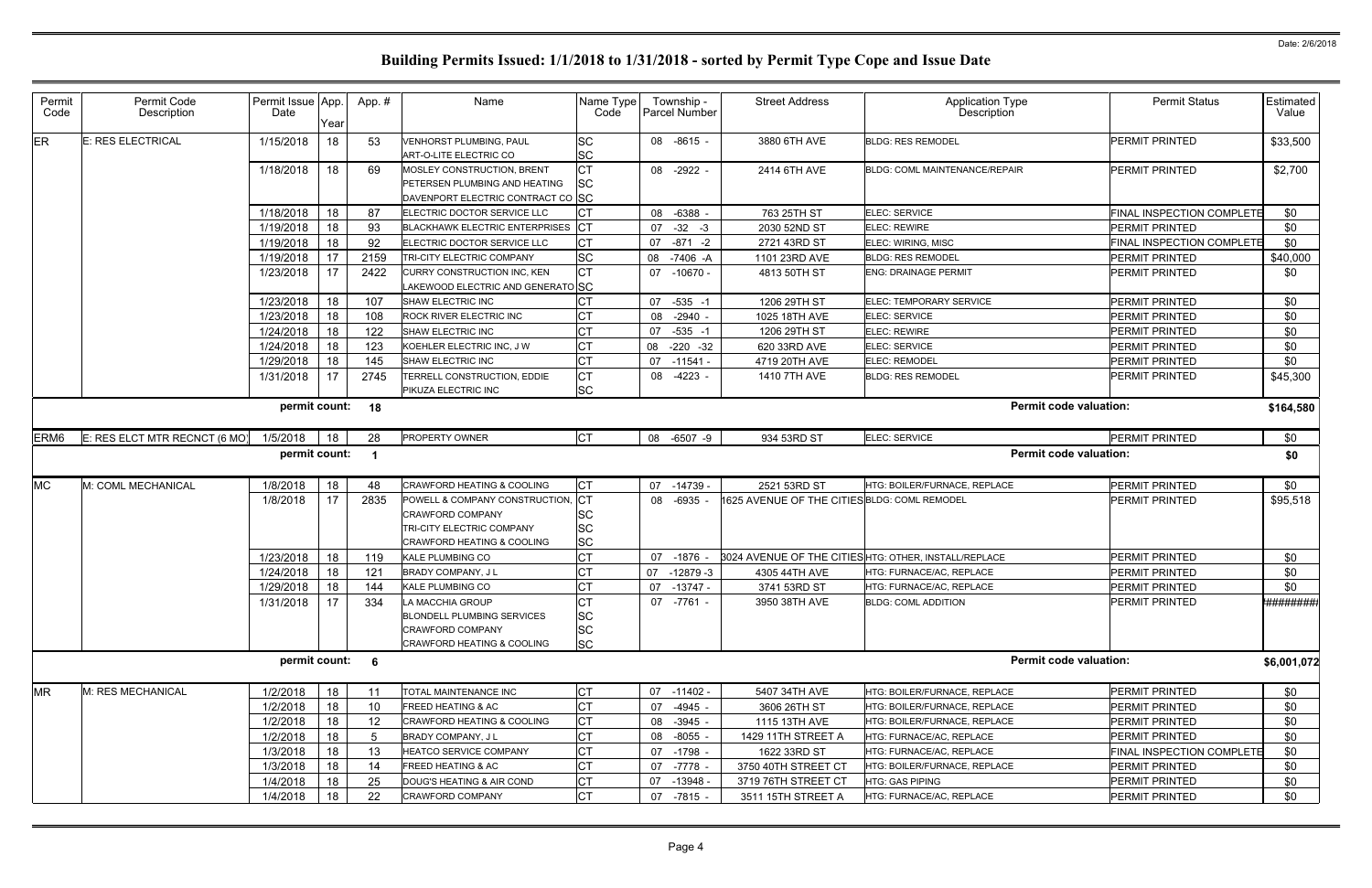| Permit<br>Code | Permit Code<br>Description | Permit Issue App.<br>Date | Year | App.# | Name                                                                                                                    | Name Type<br>Code            | Township -<br><b>Parcel Number</b> | <b>Street Address</b>                        | <b>Application Type</b><br>Description | <b>Permit Status</b>             | Estimated<br>Value |
|----------------|----------------------------|---------------------------|------|-------|-------------------------------------------------------------------------------------------------------------------------|------------------------------|------------------------------------|----------------------------------------------|----------------------------------------|----------------------------------|--------------------|
| <b>MR</b>      | M: RES MECHANICAL          | 1/4/2018                  | 18   | 23    | KALE HEATING & AC                                                                                                       | СT                           | 08 -1003 -                         | 610 4TH AVE                                  | HTG: FURNACE/AC, REPLACE               | PERMIT PRINTED                   | \$0                |
|                |                            | 1/4/2018                  | 18   | 24    | TOTAL MAINTENANCE INC                                                                                                   | СT                           | 08 -6281                           | 438 46TH ST                                  | HTG: FURNACE/AC, REPLACE               | PERMIT PRINTED                   | \$0                |
|                |                            | 1/5/2018                  | 18   | 31    | <b>CRAWFORD COMPANY</b>                                                                                                 | СT                           | 08 -5132 -                         | 523 20TH AVE                                 | HTG: FURNACE/AC, REPLACE               | PERMIT PRINTED                   | \$0                |
|                |                            | 1/8/2018                  | 18   | 43    | TOTAL MAINTENANCE INC                                                                                                   |                              | $-10622$<br>07                     | 4721 48TH STREET A                           | HTG: BOILER/FURNACE, REPLACE           | PERMIT PRINTED                   | \$0                |
|                |                            | 1/8/2018                  | 18   | 40    | <b>TOTAL MAINTENANCE INC</b>                                                                                            | <b>CT</b>                    | $-11806$<br>07                     | 4420 26TH AVE                                | HTG: BOILER/FURNACE, REPLACE           | <b>PERMIT PRINTED</b>            | \$0                |
|                |                            | 1/8/2018                  | 18   | -34   | <b>CRAWFORD COMPANY</b>                                                                                                 | СT                           | 07<br>-12349 -                     | 3527 35TH ST                                 | HTG: OTHER, INSTALL/REPLACE            | PERMIT PRINTED                   | \$0                |
|                |                            | 1/8/2018                  | 18   | 38    | KALE HEATING & AC                                                                                                       |                              | $-13748$<br>07                     | 3743 53RD ST                                 | HTG: BOILER/FURNACE. REPLACE           | <b>PERMIT PRINTED</b>            | \$0                |
|                |                            | 1/8/2018                  | 18   | 37    | PRECISION AIR HTG & AC INC                                                                                              | CT                           | -2830<br>07                        | 3437 14TH ST                                 | HTG: BOILER/FURNACE, REPLACE           | PERMIT PRINTED                   | \$0                |
|                |                            | 1/8/2018                  | 18   | 42    | TOTAL MAINTENANCE INC                                                                                                   | CT                           | -7536<br>07                        | 1866 25TH AVE                                | HTG: BOILER/FURNACE, REPLACE           | <b>PERMIT PRINTED</b>            | \$0                |
|                |                            | 1/8/2018                  | 18   | 36    | <b>SCHEBLER COMPANY</b>                                                                                                 | СT                           | $-153$<br>08                       | 1300 20TH AVE                                | HTG: AIR CONDITIONING, REPLACE         | PERMIT PRINTED                   | \$0                |
|                |                            | 1/8/2018                  | 18   | 35    | <b>SCHEBLER COMPANY</b>                                                                                                 | СT                           | 08 -3097 -                         | 916 19TH ST                                  | HTG: OTHER, INSTALL/REPLACE            | PERMIT PRINTED                   | \$0                |
|                |                            | 1/8/2018                  | 18   | 44    | BRADY COMPANY, J L                                                                                                      | СT                           | $-5827$<br>08                      | 387 11TH ST                                  | HTG: BOILER/FURNACE, REPLACE           | <b>PERMIT PRINTED</b>            | \$0                |
|                |                            | 1/8/2018                  | 18   | -39   | PRECISION AIR HTG & AC INC                                                                                              | СT                           | 08 -7076                           | 1706 9TH ST                                  | HTG: FURNACE/AC, REPLACE               | <b>FINAL INSPECTION COMPLETE</b> | \$0                |
|                |                            | 1/8/2018                  | 18   | 46    | <b>BRADY COMPANY, JL</b>                                                                                                | <b>CT</b>                    | $-9222$<br>08                      | 903 37TH ST                                  | HTG: BOILER/FURNACE, REPLACE           | <b>PERMIT PRINTED</b>            | \$0                |
|                |                            | 1/11/2018                 | 18   | 59    | DOUG'S HEATING & AIR COND                                                                                               | <b>CT</b>                    | 07 -13301                          | 5520 30TH AVE                                | HTG: FURNACE/AC, REPLACE               | PERMIT PRINTED                   | \$0                |
|                |                            | 1/11/2018                 | 18   | 62    | TOTAL MAINTENANCE INC                                                                                                   | CT                           | $-1360$<br>07                      | 2369 31ST STREET A                           | HTG: FURNACE/AC, REPLACE               | <b>PERMIT PRINTED</b>            | \$0                |
|                |                            | 1/11/2018                 | 18   | 58    | <b>FREED HEATING &amp; AC</b>                                                                                           | СT                           | 07 -141 -5                         | 3231 9TH ST                                  | HTG: BOILER/FURNACE. REPLACE           | FINAL INSPECTION COMPLETE        | \$0                |
|                |                            | 1/11/2018                 | 18   | 60    | DOUG'S HEATING & AIR COND                                                                                               | CT                           | 08 -3038                           | 2401 4TH ST                                  | HTG: BOILER/FURNACE, REPLACE           | <b>PERMIT PRINTED</b>            | \$0                |
|                |                            | 1/11/2018                 | 18   | -61   | DOUG'S HEATING & AIR COND                                                                                               | CT                           | $-3732 - A$<br>08                  | 1560 7TH AVE                                 | HTG: BOILER/FURNACE. REPLACE           | <b>PERMIT PRINTED</b>            | \$0                |
|                |                            | 1/11/2018                 | 18   | 56    | JK PLUMBING AND HEATING LLC                                                                                             | <b>CT</b>                    | 08<br>-748                         | 1188 23RD ST                                 | HTG: BOILER/FURNACE, REPLACE           | <b>FINAL INSPECTION COMPLETE</b> | \$0                |
|                |                            | 1/12/2018                 | 18   | 67    | <b>BRADY COMPANY, JL</b>                                                                                                | СT                           | 08 -220 -11                        | 3215 7TH ST                                  | HTG: FURNACE/AC, REPLACE               | <b>PERMIT PRINTED</b>            | \$0                |
|                |                            | 1/12/2018                 | 18   | 66    | JK PLUMBING AND HEATING LLC                                                                                             | CT                           | 08 -230                            | 2636 16TH ST                                 | HTG: BOILER/FURNACE, REPLACE           | FINAL INSPECTION COMPLETE        | \$0                |
|                |                            | 1/16/2018                 | 18   | 74    | <b>FREED HEATING &amp; AC</b>                                                                                           | СT                           | $-9055$<br>08                      | 1023 51ST ST                                 | HTG: BOILER/FURNACE, REPLACE           | PERMIT PRINTED                   | \$0                |
|                |                            | 1/17/2018                 | 18   | 82    | ALLISON PLBG, HTG & AIR                                                                                                 | CT                           | 07<br>-12107 -                     | 4811 12TH AVE                                | HTG: OTHER, INSTALL/REPLACE            | FINAL INSPECTION COMPLETE        | \$0                |
|                |                            | 1/18/2018                 | 18   | 86    | <b>CRAWFORD HEATING &amp; COOLING</b>                                                                                   | CT                           | $-8000$<br>08                      | 1331 13TH ST                                 | HTG: BOILER/FURNACE, REPLACE           | <b>PERMIT PRINTED</b>            | \$0                |
|                |                            | 1/19/2018                 | 18   | 96    | KLAUER HEATING & AC LTD                                                                                                 | СT                           | 07<br>$-10293$                     | 5016 34TH AVE                                | HTG: FURNACE/AC, REPLACE               | FINAL INSPECTION COMPLETE        | \$0                |
|                |                            | 1/23/2018                 | 18   | 118   | <b>FAMILY HEATING &amp; COOLING</b>                                                                                     | СT                           | $07 - 14452$                       | 7801 35TH AVE                                | HTG: FURNACE/AC. REPLACE               | <b>PERMIT PRINTED</b>            | \$0                |
|                |                            | 1/23/2018                 | 18   | 100   | ALLISON PLBG, HTG & AIR                                                                                                 | СT                           | 08 -1721 -                         | 1130 24TH ST                                 | HTG: FURNACE/AC, REPLACE               | FINAL INSPECTION COMPLETE        | \$0                |
|                |                            | 1/23/2018                 | 18   | 117   | FAMILY HEATING & COOLING                                                                                                | СT                           | $08 - 2191$                        | 513 39TH ST                                  | HTG: FURNACE/AC, REPLACE               | PERMIT PRINTED                   | \$0                |
|                |                            | 1/23/2018                 | 18   | 113   | <b>GABRILSON HEATING &amp; AC</b>                                                                                       | <b>CT</b>                    | 08 -7564 -7                        | 311 29TH AVE                                 | HTG: BOILER/FURNACE, REPLACE           | PERMIT PRINTED                   | \$0                |
|                |                            | 1/25/2018 18              |      | 127   | BRADY COMPANY, J L                                                                                                      | C <sub>T</sub>               | 07 -552 -                          | 3207 38TH ST                                 | HTG: FURNACE/AC, REPLACE               | PERMIT PRINTED                   | \$0                |
|                |                            | 1/25/2018                 | 18   | 126   | <b>BRADY COMPANY, JL</b>                                                                                                | <b>CT</b>                    | 08 -8596 -24                       | 3721 11TH AVE                                | HTG: FURNACE/AC, REPLACE               | PERMIT PRINTED                   | \$0                |
|                |                            | 1/26/2018                 | 18   | 136   | DOUG'S HEATING & AIR COND                                                                                               | CT                           | 07 -14832 -                        | 4114 16TH AVE                                | HTG: OTHER, INSTALL/REPLACE            | PERMIT PRINTED                   | \$0                |
|                |                            | 1/31/2018                 | 18   | 152   | <b>BORNHOEFT HEATING &amp; AC</b>                                                                                       | <b>CT</b>                    | 07 -7670                           | 2419 23RD AVENUE B                           | HTG: BOILER/FURNACE, REPLACE           | <b>PERMIT PRINTED</b>            | \$0                |
|                |                            | 1/31/2018                 | 18   | 148   | MIDWEST COMPLETE PLUMBING                                                                                               | <b>CT</b>                    | 08 -3155 -                         | 1818 3RD ST                                  | HTG: GAS PIPING                        | <b>FINAL INSPECTION COMPLETE</b> | \$0                |
|                |                            | 1/31/2018                 | 18   | 153   | <b>BITLER HEATING</b>                                                                                                   | <b>CT</b>                    | 08 -843 -1                         | 162 RAILROAD AVE                             | HTG: GAS MTR RECONNECT AFTER 6 MONTHS  | <b>FINAL INSPECTION COMPLETE</b> | \$0                |
|                |                            | permit count: 44          |      |       |                                                                                                                         |                              |                                    |                                              | <b>Permit code valuation:</b>          |                                  | \$0                |
| <b>MRM</b>     | M: RES MECH METER SET      | 1/25/2018                 | 18   | 129   | <b>HEATCO SERVICE COMPANY</b>                                                                                           | <b>CT</b>                    | 08 -817 -                          | 325 4TH AVE                                  | HTG: GAS MTR RECONNECT AFTER 6 MONTHS  | <b>PERMIT PRINTED</b>            | \$0                |
|                |                            | permit count: 1           |      |       |                                                                                                                         |                              |                                    |                                              | <b>Permit code valuation:</b>          |                                  | \$0                |
| PC             | P: COML PLUMBING           | 1/4/2018                  | 17   | 2835  | POWELL & COMPANY CONSTRUCTION, CT<br><b>CRAWFORD COMPANY</b><br>TRI-CITY ELECTRIC COMPANY<br>CRAWFORD HEATING & COOLING | SC<br><b>SC</b><br><b>SC</b> | 08 -6935 -                         | 1625 AVENUE OF THE CITIES BLDG: COML REMODEL |                                        | PERMIT PRINTED                   | \$95,518           |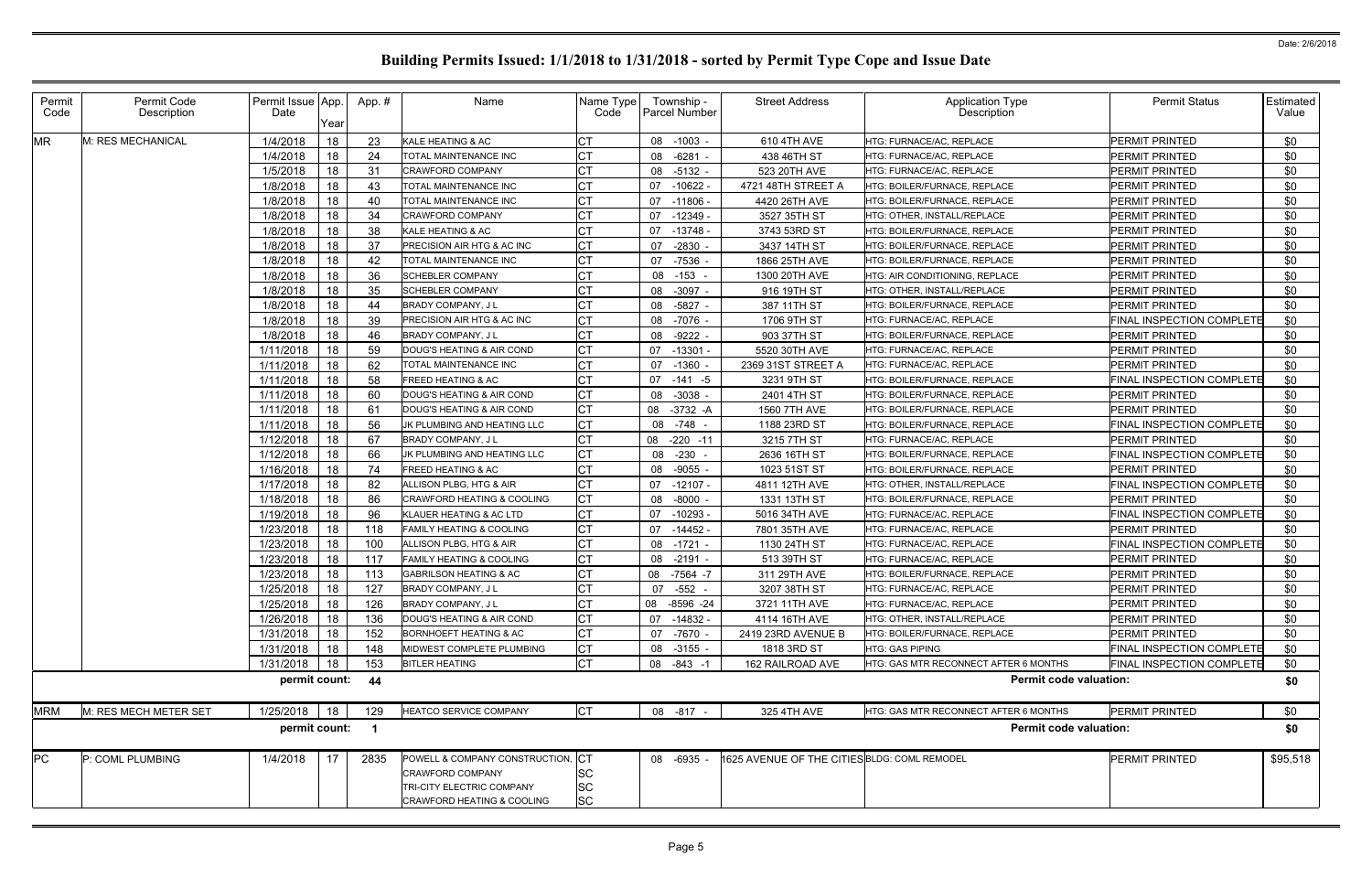| ype<br>n                                                                                                                                                                  | <b>Permit Status</b>             | Estimated<br>Value            |
|---------------------------------------------------------------------------------------------------------------------------------------------------------------------------|----------------------------------|-------------------------------|
|                                                                                                                                                                           | PERMIT PRINTED                   | \$80,000                      |
| <b>NTIAL</b>                                                                                                                                                              | PERMIT PRINTED                   | \$128,865                     |
| AIR                                                                                                                                                                       | PERMIT PRINTED                   | \$2,700                       |
| <b>Permit code valuation:</b>                                                                                                                                             |                                  | \$307,083                     |
| <b>AIRS</b>                                                                                                                                                               | FINAL INSPECTION COMPLETE        | \$0                           |
| <b>Permit code valuation:</b>                                                                                                                                             |                                  | \$0                           |
| TER 6 MONTHS                                                                                                                                                              | FINAL INSPECTION COMPLETE        | \$0                           |
| ER 6 MONTHS                                                                                                                                                               | <b>FINAL INSPECTION COMPLETE</b> | \$0                           |
| TER 6 MONTHS                                                                                                                                                              | <b>FINAL INSPECTION COMPLETE</b> | \$0                           |
| TER 6 MONTHS                                                                                                                                                              | FINAL INSPECTION COMPLETE        | \$0                           |
| TER 6 MONTHS                                                                                                                                                              | FINAL INSPECTION COMPLETE        | \$0                           |
| <b>Permit code valuation:</b>                                                                                                                                             |                                  | \$0                           |
|                                                                                                                                                                           |                                  |                               |
|                                                                                                                                                                           | FINAL INSPECTION COMPLETE        | \$0                           |
|                                                                                                                                                                           |                                  | \$0                           |
|                                                                                                                                                                           | PERMIT PRINTED                   |                               |
|                                                                                                                                                                           |                                  |                               |
|                                                                                                                                                                           | <b>PERMIT PRINTED</b>            | \$0                           |
|                                                                                                                                                                           |                                  | \$0                           |
|                                                                                                                                                                           | FINAL INSPECTION COMPLETE        | \$524,000<br>\$524,000<br>\$0 |
|                                                                                                                                                                           |                                  | \$0                           |
|                                                                                                                                                                           | PERMIT PRINTED                   | \$25,700                      |
|                                                                                                                                                                           | <b>FINAL INSPECTION COMPLETE</b> | \$5,350                       |
|                                                                                                                                                                           | PERMIT PRINTED                   | \$0                           |
| <b>IAL</b><br><b>Permit code valuation:</b><br><b>AIR</b><br><b>Permit code valuation:</b><br><b>Permit code valuation:</b><br><b>Permit code valuation:</b><br>ΙR<br>IAL | PERMIT PRINTED                   | \$33,500                      |
| EMENT                                                                                                                                                                     | PERMIT PRINTED                   | \$0                           |

| Permit<br>Code   | Permit Code<br>Description   | Permit Issue App.<br>Date | Year | App.#            | Name                                                                                                     | Name Type<br>Code            | Township -<br>Parcel Number | <b>Street Address</b> | <b>Application Type</b><br>Description                     | <b>Permit Status</b>             | Estimated<br>Value |
|------------------|------------------------------|---------------------------|------|------------------|----------------------------------------------------------------------------------------------------------|------------------------------|-----------------------------|-----------------------|------------------------------------------------------------|----------------------------------|--------------------|
| PC               | P: COML PLUMBING             | 1/11/2018                 | 17   | 1904             | STANLEY CAMPBELL CONSTRUCTION<br>PETERSEN PLUMBING AND HEATING                                           | СT<br><b>SC</b>              | $07 -240 -1$                | 2700 53RD ST          | <b>BLDG: COML REMODEL</b>                                  | <b>PERMIT PRINTED</b>            | \$80,000           |
|                  |                              | 1/15/2018                 | 18   | 17               | DAXON CONSTRUCTION INC.<br><b>BRADY COMPANY, JL</b><br>TRI-CITY ELECTRIC COMPANY                         | <b>CT</b><br>SC<br><b>SC</b> | 07<br>$-96 -2$              |                       | 2727 AVENUE OF THE CITIES BLDG: MISC/OTHER NON-RESIDENTIAL | <b>PERMIT PRINTED</b>            | \$128,865          |
|                  |                              | 1/16/2018                 | 18   | 69               | MOSLEY CONSTRUCTION, BRENT<br>PETERSEN PLUMBING AND HEATING<br>DAVENPORT ELECTRIC CONTRACT CO SC         | <b>CT</b><br>SC              | 08 -2922                    | 2414 6TH AVE          | <b>BLDG: COML MAINTENANCE/REPAIR</b>                       | <b>PERMIT PRINTED</b>            | \$2,700            |
|                  |                              | permit count:             |      | -4               |                                                                                                          |                              |                             |                       | <b>Permit code valuation:</b>                              |                                  | \$307,083          |
| <b>PCCC</b>      | P: COML CROSS CONNECT REPAI  | 1/11/2018                 | 18   | 52               | TOTAL MAINTENANCE INC                                                                                    | <b>CT</b>                    | 07 -39 -1                   | 2040 53RD ST          | PLBG: CROSS CONNECTION REPAIRS                             | <b>FINAL INSPECTION COMPLETE</b> | \$0                |
|                  |                              | permit count:             |      |                  |                                                                                                          |                              |                             |                       | <b>Permit code valuation:</b>                              |                                  | \$0                |
| PCR <sub>6</sub> | P: RES GAS MTR RECONCT (6 MC | 1/3/2018                  | 18   | 15 <sub>15</sub> | <b>CRAWFORD COMPANY</b>                                                                                  | <b>CT</b>                    | 07 -1373 -                  | 2319 31ST STREET A    | PLBG: GAS MTR RECONNECT AFTER 6 MONTHS                     | <b>FINAL INSPECTION COMPLETE</b> | \$0                |
|                  |                              | 1/3/2018                  | 18   | 19               | <b>HEATCO SERVICE COMPANY</b>                                                                            | <b>CT</b>                    | $-7466$<br>08               | 2037 13TH ST          | HTG: GAS MTR RECONNECT AFTER 6 MONTHS                      | <b>FINAL INSPECTION COMPLETE</b> | \$0                |
|                  |                              | 1/9/2018                  | 18   | 50               | <b>EWERT PLUMBING</b>                                                                                    | <b>CT</b>                    | $-279$<br>08                | 1544 29TH AVE         | PLBG: GAS MTR RECONNECT AFTER 6 MONTHS                     | FINAL INSPECTION COMPLETE        | \$0                |
|                  |                              | 1/22/2018                 | 18   | 98               | <b>CRAWFORD COMPANY</b>                                                                                  | C <sub>T</sub>               | $-535 - 1$<br>07            | 1206 29TH ST          | PLBG: GAS MTR RECONNECT AFTER 6 MONTHS                     | <b>FINAL INSPECTION COMPLETE</b> | \$0                |
|                  |                              | 1/23/2018                 | 18   | 114              | BRADY COMPANY, J L                                                                                       | <b>CT</b>                    | 08<br>$-5401$               | 1871 RIVER DR         | PLBG: GAS MTR RECONNECT AFTER 6 MONTHS                     | <b>FINAL INSPECTION COMPLETE</b> | \$0                |
|                  |                              | permit count:             |      | - 5              |                                                                                                          |                              |                             |                       | <b>Permit code valuation:</b>                              |                                  | \$0                |
| <b>PCRZ</b>      | P: COML RPZ                  | 1/23/2018                 | 18   | 101              | JK PLUMBING AND HEATING LLC                                                                              | <b>CT</b>                    | 07<br>-12822 -              | 1529 46TH AVE         | PLBG: INSTALLATION, COMMERCIAL                             | <b>FINAL INSPECTION COMPLETE</b> | \$0                |
|                  |                              | permit count:             |      | - 1              |                                                                                                          |                              |                             |                       | <b>Permit code valuation:</b>                              |                                  | \$0                |
| <b>PEZC</b>      | P: EZ/COML, PLUMBING         | 1/23/2018                 | 17   | 2263             | <b>PROPERTY OWNER</b><br>PETERSEN PLUMBING AND HEATING                                                   | СT<br><b>SC</b>              | 08 -4377 -                  | 1620 5TH AVE          | BLDG: COML MAINTENANCE/REPAIR                              | <b>PERMIT PRINTED</b>            | \$524,000          |
|                  |                              | permit count:             |      |                  |                                                                                                          |                              |                             |                       | <b>Permit code valuation:</b>                              |                                  | \$524,000          |
| <b>PGAS</b>      | P: COML GAS PIPING           | 1/8/2018                  | 18   | 45               | <b>CRAWFORD COMPANY</b>                                                                                  | <b>CT</b>                    | 07 -14739 -                 | 2521 53RD ST          | PLBG: GAS PIPING                                           | <b>PERMIT PRINTED</b>            | \$0                |
|                  |                              | permit count:             |      |                  |                                                                                                          |                              |                             |                       | <b>Permit code valuation:</b>                              |                                  | \$0                |
| <b>PGR</b>       | P: RES GAS PIPING            | 1/23/2018                 | 18   | 115              | <b>EWERT PLUMBING</b>                                                                                    | <b>CT</b>                    | 07 -871 -2                  | 2721 43RD ST          | PLBG: GAS PIPING                                           | <b>FINAL INSPECTION COMPLETE</b> | \$0                |
|                  |                              | permit count:             |      |                  |                                                                                                          |                              |                             |                       | <b>Permit code valuation:</b>                              |                                  | \$0                |
| <b>PR</b>        | P: RES PLUMBING              | 1/2/2018                  | 18   | 2                | DREAM REAL ESTATE INVESTMENTS<br>WATSON PLUMBING AND MECHANICAL SC<br><b>WEISSER &amp; SONS ELECTRIC</b> | СT<br>SC                     | 08 -9057 -                  | 5001 6TH AVE          | <b>BLDG: RES REMODEL</b>                                   | <b>PERMIT PRINTED</b>            | \$25,700           |
|                  |                              | 1/4/2018                  | 18   | 21               | OLDE TOWN ROOFING<br>PETERSEN PLUMBING AND HEATING                                                       | <b>CT</b><br>SC              | 07 -6729 -                  | 3728 11TH AVE         | <b>BLDG: RES MAINTENANCE/REPAIR</b>                        | <b>FINAL INSPECTION COMPLETE</b> | \$5,350            |
|                  |                              | 1/8/2018                  | 18   | 47               | TOTAL MAINTENANCE INC                                                                                    | <b>CT</b>                    | 08 -9130 -O                 | 3131 4TH ST           | PLBG: INSTALLATION, RESIDENTIAL                            | PERMIT PRINTED                   | \$0                |
|                  |                              | 1/11/2018                 | 18   | 53               | <b>DODD JEFF</b><br>VENHORST PLUMBING, PAUL<br>ART-O-LITE ELECTRIC CO                                    | СT<br>SC<br>SC               | 08 -8615 -                  | 3880 6TH AVE          | <b>BLDG: RES REMODEL</b>                                   | PERMIT PRINTED                   | \$33,500           |
|                  |                              | 1/15/2018                 | 18   | 70               | <b>CJ NOW</b>                                                                                            | <b>CT</b>                    | 08 -7129 -                  | 830 16TH AVE          | PLBG: WATER SERVICE REPLACEMENT                            | PERMIT PRINTED                   | \$0                |
|                  |                              | 1/17/2018                 | 17   | 2823             | PROJECTILE RENOVATION<br><b>EWERT PLUMBING</b>                                                           | <b>CT</b><br><b>SC</b>       | 08 -4110 -                  | 907 16TH ST           | <b>BLDG: RES REMODEL</b>                                   | PERMIT PRINTED                   | \$6,000            |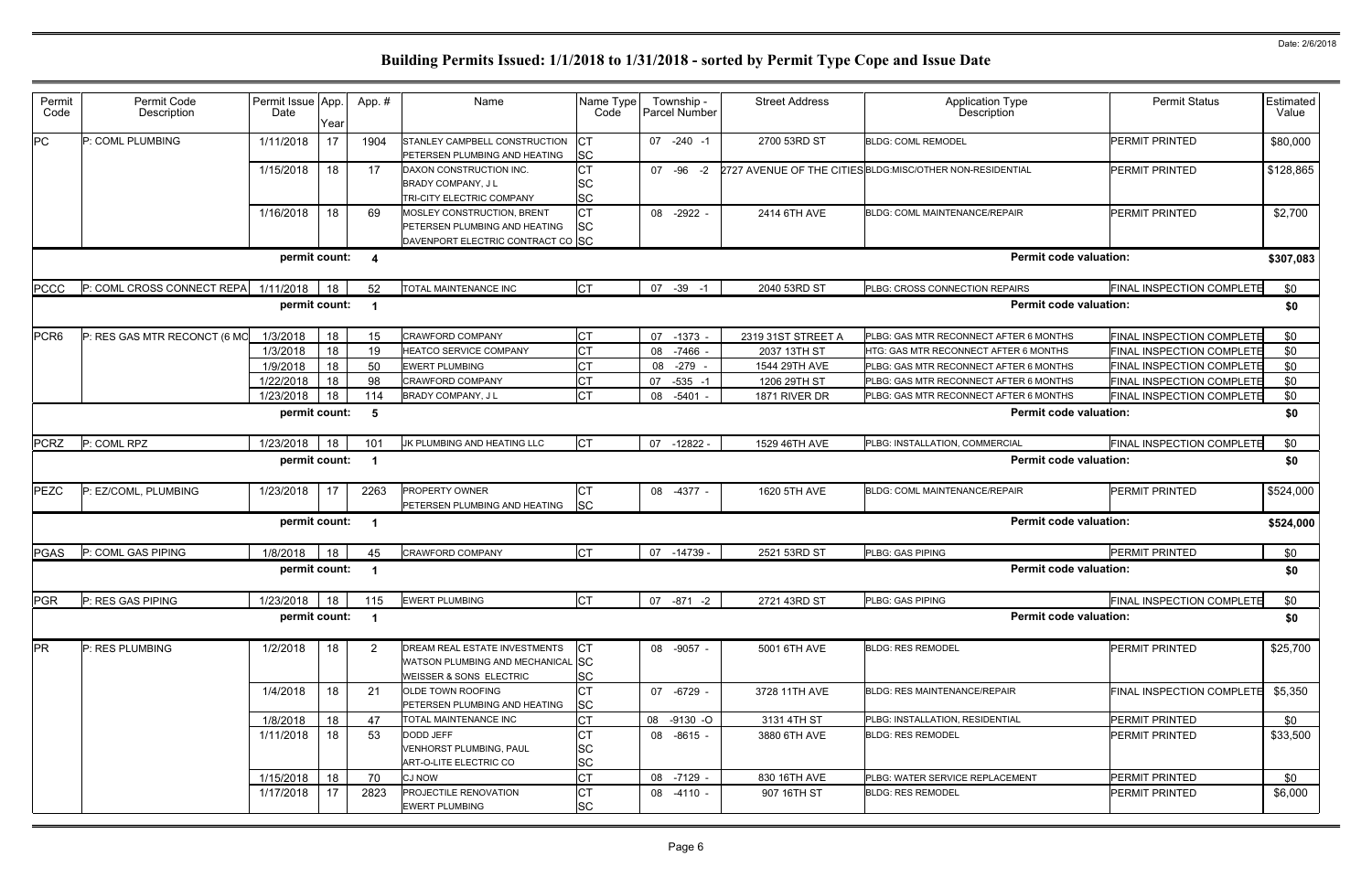| Permit<br>Code | Permit Code<br>Description | Permit Issue App.<br>Date | Year | App.#                    | Name                                                | Name Type<br>Code      | Township -<br>Parcel Number | <b>Street Address</b>                            | <b>Application Type</b><br>Description | <b>Permit Status</b>             | Estimated<br>Value |
|----------------|----------------------------|---------------------------|------|--------------------------|-----------------------------------------------------|------------------------|-----------------------------|--------------------------------------------------|----------------------------------------|----------------------------------|--------------------|
| PR             | P: RES PLUMBING            | 1/17/2018                 | 17   | 2823                     | <b>TRINITY ELECTRIC</b><br><b>SUPERIOR PLUMBING</b> | <b>SC</b><br><b>SC</b> | 08 -4110 -                  | 907 16TH ST                                      | <b>BLDG: RES REMODEL</b>               | <b>PERMIT PRINTED</b>            | \$6,000            |
|                |                            | 1/18/2018                 | 18   | 91                       | A+ PLUMBING                                         | <b>CT</b>              | 08 -2940                    | 1025 18TH AVE                                    | PLBG: INSTALLATION, RESIDENTIAL        | <b>FINAL INSPECTION COMPLETE</b> | \$0                |
|                |                            | 1/22/2018                 | 18   | 99                       | A+ PLUMBING                                         |                        | $-5057$<br>07               | 2619 38TH AVE                                    | PLBG: INSTALLATION, RESIDENTIAL        | <b>FINAL INSPECTION COMPLETE</b> | \$0                |
|                |                            | 1/25/2018                 | 18   | 128                      | <b>CJ NOW</b>                                       | <b>CT</b>              | 08 -5927                    | 433 8TH ST                                       | <b>PLBG: SEWER SERVICE REPLACEMENT</b> | <b>FINAL INSPECTION COMPLETE</b> | \$0                |
|                |                            | 1/25/2018                 | 18   | 134                      | A-1 PLUMBING                                        | СT                     | 08 -7354                    | 2307 7TH ST                                      | PLBG: INSTALLATION, RESIDENTIAL        | <b>FINAL INSPECTION COMPLETE</b> | \$0                |
|                |                            | 1/26/2018                 | 18   | 135                      | TOTAL MAINTENANCE INC                               | <b>CT</b>              | -4884<br>08                 | 1102 12TH AVE                                    | PLBG: SEWER SERVICE REPLACEMENT        | <b>PERMIT PRINTED</b>            | \$0                |
|                |                            | 1/29/2018                 | 17   | 2423                     | <b>MARIO RANGEL</b>                                 | СT                     | $-2191$<br>08               | 513 39TH ST                                      | <b>BLDG: RES MAINTENANCE/REPAIR</b>    | PERMIT PRINTED                   | \$0                |
|                |                            |                           |      |                          | A+ PLUMBING                                         | <b>SC</b>              |                             |                                                  |                                        |                                  |                    |
|                |                            | permit count:             |      | 12                       |                                                     |                        |                             |                                                  | <b>Permit code valuation:</b>          |                                  | \$70,550           |
| <b>PRM</b>     | P: RES WATER/SEWER MAIN    | 1/5/2018                  | 18   | 30                       | <b>CJ NOW</b>                                       | CT                     | 07 -1909                    | 2354 27TH ST                                     | PLBG: WATER SERVICE REPAIR             | <b>FINAL INSPECTION COMPLETE</b> | \$0                |
|                |                            | 1/5/2018                  | 18   | 29                       | A+ PLUMBING                                         | <b>CT</b>              | 08 -5764                    | 1305 7TH AVE                                     | PLBG: WATER SERVICE REPAIR             | <b>PERMIT PRINTED</b>            | \$0                |
|                |                            | permit count:             |      | $\overline{\mathbf{2}}$  |                                                     |                        |                             |                                                  | <b>Permit code valuation:</b>          |                                  | \$0                |
| PRWH           | P: RES WATER HEATER        | 1/2/2018                  | 18   |                          | WATSON PLUMBING AND MECHANICAL                      | Iст                    | 08 -2967                    | 2340 5TH AVE                                     | PLBG: WATER HEATER                     | <b>PERMIT PRINTED</b>            | \$0                |
|                |                            | 1/2/2018                  | 18   | -9                       | <b>BLONDELL PLUMBING SERVICES</b>                   |                        | $-3253$<br>08               | 2535 19TH AVE                                    | PLBG: WATER HEATER                     | <b>PERMIT PRINTED</b>            | \$0                |
|                |                            | 1/8/2018                  | 18   | 41                       | <b>TOTAL MAINTENANCE INC</b>                        | <b>CT</b>              | $-12792$<br>07              | 3721 35TH ST                                     | PLBG: WATER HEATER                     | PERMIT PRINTED                   | \$0                |
|                |                            | 1/12/2018                 | 18   | 68                       | WATSON PLUMBING AND MECHANICAL                      | <b>CT</b>              | 07<br>-7491                 | 2749 13TH AVE                                    | PLBG: WATER HEATER                     | PERMIT PRINTED                   | \$0                |
|                |                            | 1/17/2018                 | 18   | 84                       | ALLISON PLBG, HTG & AIR                             | CT                     | 07 -12107                   | 4811 12TH AVE                                    | PLBG: WATER HEATER                     | <b>FINAL INSPECTION COMPLETE</b> | \$0                |
|                |                            | 1/17/2018                 | 18   | 83                       | ALLISON PLBG, HTG & AIR                             | <b>CT</b>              | -4100<br>08                 | 831 15TH STREET B                                | PLBG: WATER HEATER                     | <b>FINAL INSPECTION COMPLETE</b> | \$0                |
|                |                            | 1/23/2018                 | 18   | 103                      | <b>BLONDELL PLUMBING SERVICES</b>                   | CT                     | 07 -11483                   | 3406 54TH ST                                     | <b>PLBG: WATER HEATER</b>              | PERMIT PRINTED                   | \$0                |
|                |                            | 1/23/2018                 | 18   | 104                      | BLONDELL PLUMBING SERVICE INC                       | <b>CT</b>              | -13697<br>07                | 3213 54TH STREET CT                              | PLBG: WATER HEATER                     | <b>PERMIT PRINTED</b>            | \$0                |
|                |                            | 1/23/2018                 | 18   | 105                      | BLONDELL PLUMBING SERVICE INC                       | СT                     | 07<br>-2838 -1              | 3401 14TH ST                                     | PLBG: WATER HEATER                     | PERMIT PRINTED                   | \$0                |
|                |                            | 1/23/2018                 | 18   | 102                      | <b>BLONDELL PLUMBING SERVICES</b>                   | <b>CT</b>              | 07<br>$-911 - 3$            | 4219 18TH AVE                                    | PLBG: WATER HEATER                     | PERMIT PRINTED                   | \$0                |
|                |                            | 1/29/2018                 | 18   | 141                      | ALL ACTION PLUMBING                                 | СT                     | 07 -11456 -                 | 6006 34TH AVE                                    | PLBG: WATER HEATER                     | <b>PERMIT PRINTED</b>            | \$0                |
|                |                            | 1/29/2018                 | 18   | 140                      | TOTAL MAINTENANCE INC                               |                        | $-7108$<br>07               | 5337 30TH AVE                                    | PLBG: WATER HEATER                     | PERMIT PRINTED                   | \$0                |
|                |                            | 1/29/2018                 | 18   | 143                      | ALL ACTION PLUMBING                                 | CT                     | 07<br>-916                  | 1936 41ST ST                                     | PLBG: WATER HEATER                     | PERMIT PRINTED                   | \$0                |
|                |                            | 1/29/2018                 | 18   | 142                      | <b>ALL ACTION PLUMBING</b>                          | <b>CT</b>              | 08 -3434                    | 1320 16TH AVE                                    | PLBG: WATER HEATER                     | <b>PERMIT PRINTED</b>            | \$0                |
|                |                            | permit count:             |      | 14                       |                                                     |                        |                             |                                                  | <b>Permit code valuation:</b>          |                                  | \$0                |
| <b>PRX</b>     | P: RES EXCAVATION          | 1/2/2018                  | 18   |                          | PETERSEN PLUMBING AND HEATING                       | IСТ                    | 08 -1674                    | 2305 11TH AVENUE A                               | PLBG: WATER SERVICE REPLACEMENT        | PERMIT PRINTED                   | \$0                |
|                |                            | 1/2/2018                  | 18   | 3                        | <b>CJ NOW</b>                                       | <b>CT</b>              | 08 -5219                    | 1227 4TH ST                                      | PLBG: WATER SERVICE REPLACEMENT        | <b>PERMIT PRINTED</b>            | \$0                |
|                |                            | 1/2/2018                  | 18   | 8                        | <b>BLONDELL PLUMBING SERVICES</b>                   | <b>CT</b>              | 08 - 6224                   | 226 45TH ST                                      | <b>PLBG: SEWER REPAIR</b>              | <b>PERMIT PRINTED</b>            | \$0                |
|                |                            | 1/2/2018                  | 18   |                          | <b>BLONDELL PLUMBING SERVICES</b>                   | <b>CT</b>              | 08 -6296                    | 948 25TH ST                                      | PLBG: SEWER REPAIR                     | PERMIT PRINTED                   | \$0                |
|                |                            | 1/11/2018                 | 18   | 63                       | <b>CRAWFORD COMPANY</b>                             | CT                     | 08 -7377                    | 2309 6TH ST                                      | <b>PLBG: WATER SERVICE REPLACEMENT</b> | FINAL INSPECTION COMPLETE        | \$0                |
|                |                            | 1/11/2018                 | 18   | 57                       | HOMETOWN PLUMBING AND HEATING CT                    |                        | 08 -917                     | 164 6TH AVE                                      | PLBG: WATER SERVICE REPLACEMENT        | <b>FINAL INSPECTION COMPLETE</b> | \$0                |
|                |                            | permit count:             |      | $\overline{\phantom{0}}$ |                                                     |                        |                             |                                                  | <b>Permit code valuation:</b>          |                                  | \$0                |
| <b>PWSM</b>    | ZP: WATER/SEWER MAIN       | 1/22/2018                 | -3   | 1796                     | BLONDELL PLUMBING SERVICE INC                       | <b>CT</b>              | 08 -4427 -                  | 2527 AVENUE OF THE CITIES PLBG: WATER/SEWER MAIN |                                        | PERMIT PRINTED                   | \$0                |
|                |                            | permit count:             |      | $\overline{\phantom{0}}$ |                                                     |                        |                             |                                                  | <b>Permit code valuation:</b>          |                                  | \$0                |
| <b>SIGN</b>    | <b>B: SIGN</b>             | 1/4/2018                  | 18   | 26                       | NESPER SIGN ADVERTISING INC                         | <b>CT</b>              | 07 -14410 -                 | 750 42ND AVENUE DR                               | <b>BLDG: RES MAINTENANCE/REPAIR</b>    | <b>PERMIT PRINTED</b>            | \$7,500            |